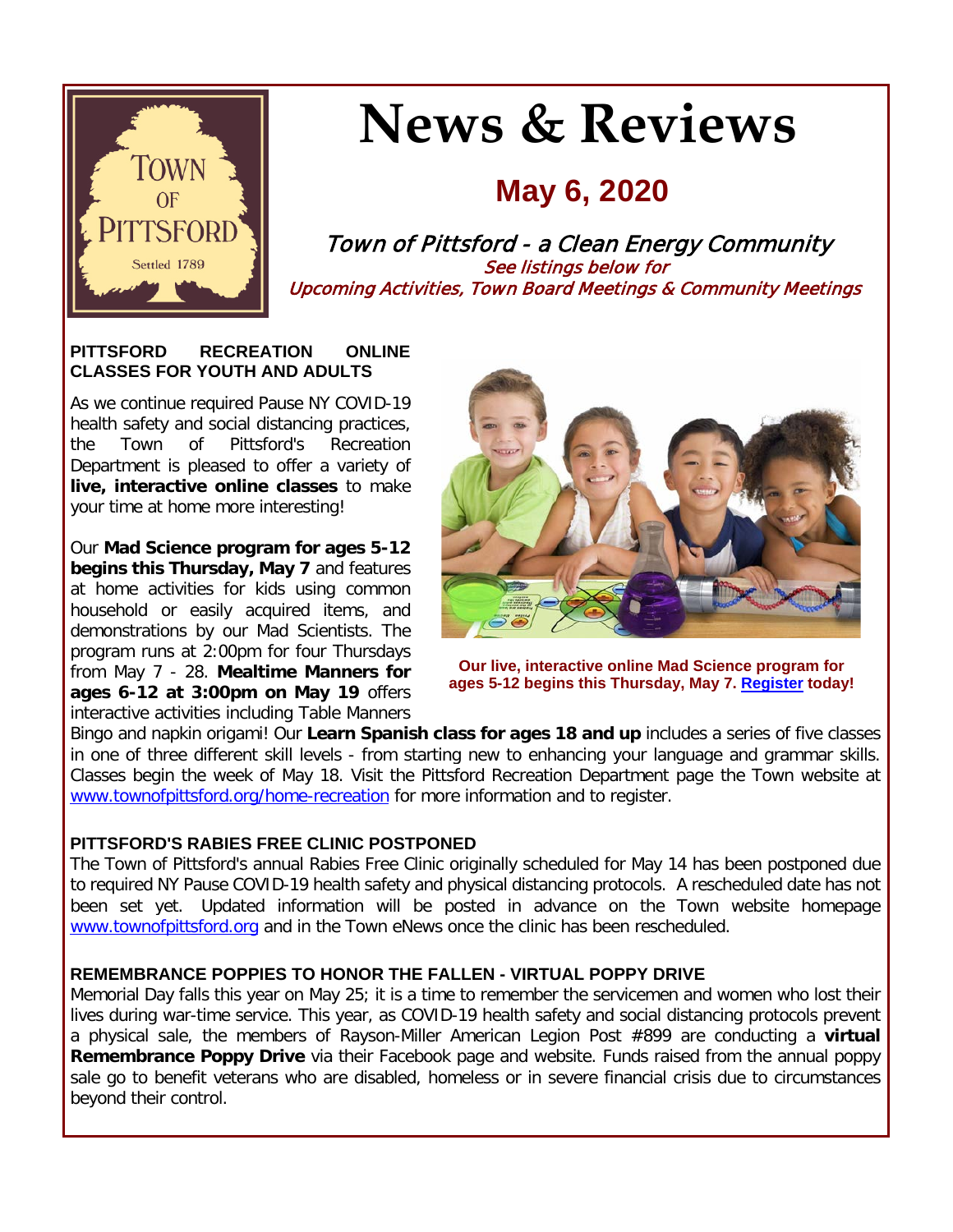Should you wish to make a donation in honor of our military members who made the ultimate sacrifice, you can donate via PayPal (no account needed, credit and debit cards accepted) by using the [Poppy Donate Now](https://www.paypal.com/donate/?token=FOVdPC9g_b_mfzOM_SZhS2MjoKajRb8_qwzcGp26UuGjkeOB2yu1xbZqMTDU7Iq1nJUYk0&country.x=US&locale.x=US)  [button](https://www.paypal.com/donate/?token=FOVdPC9g_b_mfzOM_SZhS2MjoKajRb8_qwzcGp26UuGjkeOB2yu1xbZqMTDU7Iq1nJUYk0&country.x=US&locale.x=US) on the [www.RaysonMillerPost899](http://r20.rs6.net/tn.jsp?f=001mZ2IIZu3K3EXk5NzhhDaSWIoF1AX0go2a-W_l08JqQX5P4HnFsxJ-nkf6loq-8Phed_OXgate2Dg60MjXNLJn_cA7WVFcwJGngmi-EDSU8tvYjlafaV7xs7tcnYEfUem861pDQjnLqElErcKTRAGRADrefgKwpwXY2v4fj0L-EM8DEl2On2ACJNUaoFr4g5tHi7v1zyqmlvVAb8FwMlAhljPCzabwwbpiuoWoCgKFBEiRo-7pEzU6D8bW4Zlg0xAAWNi_bwvN4AROTXc8DhrZZnR5XQEb2KoWTK0-1KjHBk=&c=twTv6IoZKcDU5Iwr2PGu8MpaRUkh2EJ5zMff2seslHFtd2Juak69dw==&ch=Dlzk_R-1mOpOhdCl94LgTCBRvDV5R0h9nJAQBKvs7bA-cuAnWXUBqQ==) website or the Donate tab on the Rayson-Miller Post 899 Facebook [page.](http://r20.rs6.net/tn.jsp?f=001mZ2IIZu3K3EXk5NzhhDaSWIoF1AX0go2a-W_l08JqQX5P4HnFsxJ-nkf6loq-8PhpABzHGJDyv_cYt5aVkjHOZwd4U9rWBJW5QpHbHGKMg2CNokKh1IfoW9m3ULXW8aJGL-0OfBFbYXPL6njEozwiEmFvDUsz_QpESQ4FxD12KLwwJzPMkTptA8tHOHZrRRX1PNTL2Kpy8U=&c=twTv6IoZKcDU5Iwr2PGu8MpaRUkh2EJ5zMff2seslHFtd2Juak69dw==&ch=Dlzk_R-1mOpOhdCl94LgTCBRvDV5R0h9nJAQBKvs7bA-cuAnWXUBqQ==) Donors will receive a link to a digital "I donated" poppy for online use. If you are able to, please consider supporting this unique way to honor the memory of our fallen armed service members while helping veterans in need.

#### **PITTSFORD FOOD CUPBOARD NEEDS CLOTH MASKS FOR CLIENTS**

The Pittsford Food Cupboard (PFC) is seeking donations of homemade cloth masks or materials to make them. The masks will be given to PFC clients in need. Donated masks or materials can be dropped off at the Food Cupboard, 3800 Monroe Avenue, Pittsford Business Park, Suite 26. The PFC also has an immediate need for paper or reusable grocery bags. Other current needs include paper towels, hand sanitizer, cleaning supplies of any kind, shampoo, body wash (no bar soap), jam, jelly, white or brown rice, cereal, 100% juice (large size) and spaghetti sauce. Please consider helping in any way you can!

#### **SCHOOL DISTRICT BUDGET VOTE AND BOARD MEMBER ELECTION**

The Pittsford Central School District Budget Vote and School Board Election are rescheduled for June 9, 2020. Board of Education candidates must submit a letter of intent by Monday, May 11 at 5:00pm. Biographical information and a photo must be submitted by Thursday, May 7, to meet publication deadlines. Contact [Deborah\\_Carpenter@pittsford.monroe.edu](mailto:deborah_carpenter@pittsford.monroe.edu?subject=Board%20of%20Education%20Candidate%20Submission) if interested.

#### **REMINDERS**

#### **ASL INTERPRETER AT TOWN BOARD MEETINGS**

The Town of Pittsford provides an American Sign Language interpreter at every meeting of the Pittsford Town Board, to interpret for those who need this service.

#### **UPCOMING COMMUNITY ACTIVITIES IN PITTSFORD**

- **Household Hazardous Waste/e-Recycling/Document Shredding event**, originally scheduled for Saturday, 5/9 at the Perinton Highway Garage, has been POSTPONED UNTIL THE FALL due to COVID-19 coronavirus pandemic social distancing protocols; the new date has yet to be determined. When more information becomes available it will be posted on the Pittsford Town website and listed in the Pittsford Town eNews.
- **Pittsford Rabies Free Clinic** originally scheduled for 5/14 has been POSTPONED; a rescheduled date has not been set yet. Updated information will be posted in advance on the Town website homepage [www.townofpittsford.org](http://www.townofpittsford.org/) and in the Town eNews once the clinic has been rescheduled.
- **Pittsford Garden Club Plant Sale** originally scheduled for 5/16 has been CANCELED due to COVID-19 coronavirus pandemic health and safety protocols.
- **Paddle and Pour Festival**, Saturday, 5/23, CANCELED due to COVID-19 coronavirus pandemic Pause NY health safety social distancing protocols.
- **Memorial Day Parade and Remembrance Ceremony**, Monday, 5/25 CANCELED; out of concern for the health of their members and that of the public, the Pittsford American Legion Rayson-Miller Post 899 has canceled its Memorial Day Ceremony and, upon request from the American Legion, the Memorial Day Parade has been canceled as well. While the decision was necessary in light of COVID-19 coronavirus pandemic health and safety protocols, we understand and share the disappointment this news brings.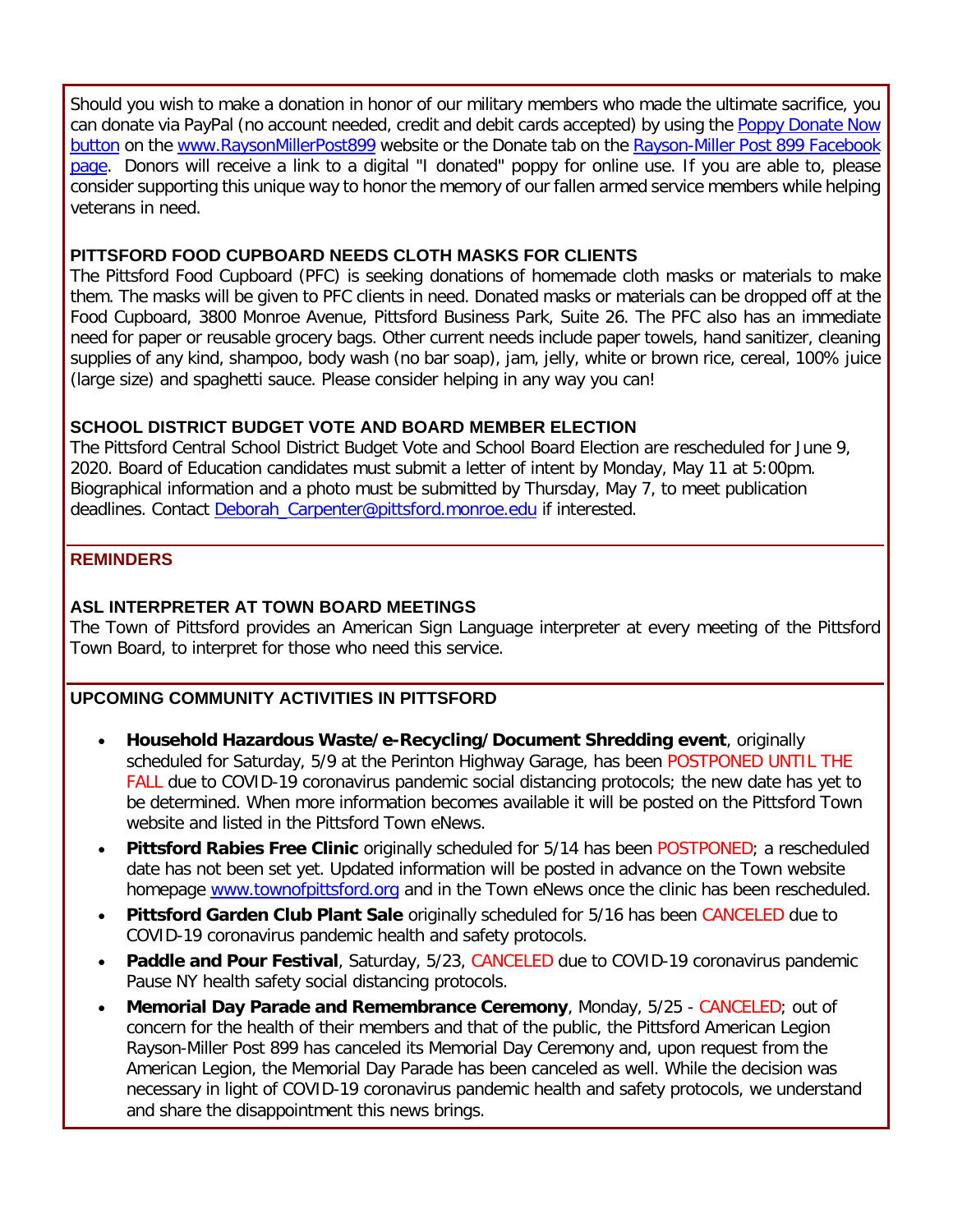#### **TOWN OF PITTSFORD BOARD MEETINGS**

• **Planning Board**, Monday, 5/11 - NO MEETING

#### **COMMUNITY MEETINGS CALENDAR**

- [Board of Education](http://r20.rs6.net/tn.jsp?f=001mZ2IIZu3K3EXk5NzhhDaSWIoF1AX0go2a-W_l08JqQX5P4HnFsxJ-rQrJDiIQjIFoXZPYMYH5n2aODhg_TQMij9FWfHOoH1BYsAHaMoc-qQj1f0UBwTPnat7nOcxk2OIZDtRfronbZmjQfrAKA5H71QmEqvm0bRgQy_Bedg7HHjkq6RedwNwDXxCxqd8O4uHTsTEXs7i_-2-860msW-ymOP6K8Q9nKTG2uGnW3gXoKNXebE8dBq44MQTfD22IlVrz1oHIWc7mGv_RSeJFAtmkSOBDK3DEer4PaXt1aeQ4G-F7e-R_hZ51oec7gyGwQTlkDtGfi4KUr2DkQtX5fZHhuCS4BOvHaxvet7CkhXsasnhjil0VgYwPe-JBm0MfwTsorCTgD-gX6Kk-ixmiUQ-iKNcr_vm1ro-&c=twTv6IoZKcDU5Iwr2PGu8MpaRUkh2EJ5zMff2seslHFtd2Juak69dw==&ch=Dlzk_R-1mOpOhdCl94LgTCBRvDV5R0h9nJAQBKvs7bA-cuAnWXUBqQ==) meeting, Monday, 5/11, 7:00pm, via Zoom video conferencing; the links to watch the Board meeting and participate in the public comment section will be posted on the [Pittsford Central School District website](http://r20.rs6.net/tn.jsp?f=001mZ2IIZu3K3EXk5NzhhDaSWIoF1AX0go2a-W_l08JqQX5P4HnFsxJ-nkf6loq-8Ph-kWJw_pR2QkNqwjdOwLNQo5dsmS_JuZv3Arj4C8AW0d8XN-N0YcbDc7gZWfwCupLUk0b7tVbhn5xribce-oKKm2ZBZg-lnPw0me5AicI7y6hNwBRGUueWX6-A_8zHs458UtJkK2KapqAEQtREtSrO2uJTHMrbyBTfm0kh0UjPjNzPweXxwRYyKPMSkDCS3omBAVGX2hxpnhSNLSqdkrsbLa4qSE-MFtL20-_nwx29bU=&c=twTv6IoZKcDU5Iwr2PGu8MpaRUkh2EJ5zMff2seslHFtd2Juak69dw==&ch=Dlzk_R-1mOpOhdCl94LgTCBRvDV5R0h9nJAQBKvs7bA-cuAnWXUBqQ==) on Monday, 5/11
- [Village Board of Trustees meeting,](http://r20.rs6.net/tn.jsp?f=001mZ2IIZu3K3EXk5NzhhDaSWIoF1AX0go2a-W_l08JqQX5P4HnFsxJ-nkf6loq-8PhPJ7nB4Vl0dzNmDB5YBCk4An5qCrKMu-rmQ_2EZv-4t36GzI8ziuQAvjBixFQVskKxd95jpuCyLuUhosThOJ2x1G8H4sRgcNnZ_aNtdOl2ozbdJcqMzypnHnu-8JNXBDFIdADMdTG2GyTwdUw0USLtzNBa5QxWkzyzb0vtbQmO1s-nC7XtWnuMm8xSLNQT-gwiYJtCvGjAAYiKWMD2zgWeno0PkMWWcv0vEqnKIWNnkvhT4_Wn2lM1Uc5WLhf82tn9YTsPikVbh7FS7vbnVIAwXPxZTfiHsLwHU-gdS3Z95Qe9MX_5ReBeY3rosh6kOavTnKD0YpeeUPlhcEw-UKpR3mRiAScVfizIOpE_Npoda0aIi2Jt4W9wA==&c=twTv6IoZKcDU5Iwr2PGu8MpaRUkh2EJ5zMff2seslHFtd2Juak69dw==&ch=Dlzk_R-1mOpOhdCl94LgTCBRvDV5R0h9nJAQBKvs7bA-cuAnWXUBqQ==) Tuesday, 5/12, 6:00pm, virtual meeting through videoconferencing; more information and participation registration details will be listed on the Village website [here](http://r20.rs6.net/tn.jsp?f=001mZ2IIZu3K3EXk5NzhhDaSWIoF1AX0go2a-W_l08JqQX5P4HnFsxJ-nkf6loq-8PhPJ7nB4Vl0dzNmDB5YBCk4An5qCrKMu-rmQ_2EZv-4t36GzI8ziuQAvjBixFQVskKxd95jpuCyLuUhosThOJ2x1G8H4sRgcNnZ_aNtdOl2ozbdJcqMzypnHnu-8JNXBDFIdADMdTG2GyTwdUw0USLtzNBa5QxWkzyzb0vtbQmO1s-nC7XtWnuMm8xSLNQT-gwiYJtCvGjAAYiKWMD2zgWeno0PkMWWcv0vEqnKIWNnkvhT4_Wn2lM1Uc5WLhf82tn9YTsPikVbh7FS7vbnVIAwXPxZTfiHsLwHU-gdS3Z95Qe9MX_5ReBeY3rosh6kOavTnKD0YpeeUPlhcEw-UKpR3mRiAScVfizIOpE_Npoda0aIi2Jt4W9wA==&c=twTv6IoZKcDU5Iwr2PGu8MpaRUkh2EJ5zMff2seslHFtd2Juak69dw==&ch=Dlzk_R-1mOpOhdCl94LgTCBRvDV5R0h9nJAQBKvs7bA-cuAnWXUBqQ==) as the meeting date approaches
- [American Legion Rayson-Miller Post 899](http://r20.rs6.net/tn.jsp?f=001mZ2IIZu3K3EXk5NzhhDaSWIoF1AX0go2a-W_l08JqQX5P4HnFsxJ-nI_cL8Qbw2wYydK3l6-86OhdDjUkGhAORSGmLkxHK0VnwZwVPB-n_96MBPSeEuyEqJppS0M01KnP8ED62rvcq57cWg-oZqO8s9ibu3WqwtK19ITsRaBOnp9zLtqMkBX7YCWq8QnHZClYgDZhyuzTw4a91AnPntpVkG61zdlr_FfNKPDmfvsNvsYSpXGAY_1yEWwR2D7NqdCnqfdd1pxjvRPBaqVocKZFa8wCoLsHEXDQafQHiWsULg=&c=twTv6IoZKcDU5Iwr2PGu8MpaRUkh2EJ5zMff2seslHFtd2Juak69dw==&ch=Dlzk_R-1mOpOhdCl94LgTCBRvDV5R0h9nJAQBKvs7bA-cuAnWXUBqQ==) TUESDAY MORNING BREAKFAST MEETINGS CANCELED UNTIL FURTHER NOTICE due to COVID-19 coronavirus social distancing requirements. Eligible veterans welcome to join the Post; for [membership information](http://r20.rs6.net/tn.jsp?f=001mZ2IIZu3K3EXk5NzhhDaSWIoF1AX0go2a-W_l08JqQX5P4HnFsxJ-nI_cL8Qbw2w7nILzyMFtL2tOHmbEYO0R3qviNLUvACDeMohBVscbCUrrX0EFgTE2CCe6HPfSP4jCTwXH_dGZ6jK9E9X1bn6cv1QtwfB6bOxiiZB9Ajj5Zaqo4-AXqyOG7z0IfAVoH2Oh-jCoy4m27wF0DTHvLMm9vEBgGeRVnGpuYkGnbR4rWdGT4Mbcfdo5R4gFrHrQ5ZOlEtGRCk4oLt5Eikyx8JlV_b2ec6ZETMTLaIilX9KVlgVd6hPO3YH849pHkNaXkrJscR-bvtQb1M=&c=twTv6IoZKcDU5Iwr2PGu8MpaRUkh2EJ5zMff2seslHFtd2Juak69dw==&ch=Dlzk_R-1mOpOhdCl94LgTCBRvDV5R0h9nJAQBKvs7bA-cuAnWXUBqQ==) visit the [Rayson-Miller Post website](http://r20.rs6.net/tn.jsp?f=001mZ2IIZu3K3EXk5NzhhDaSWIoF1AX0go2a-W_l08JqQX5P4HnFsxJ-rkepOVPkdoL7VH6BmCE6DqsT5bUvZHZ8vSwbLaFRAW6EoMR9S3QF8n_QA6osrp30wAK8UtJkVlM6jMS_l9G7m_vY8EgvJhjEkdMqoN0qocmYLPkUC37Vt1fROcbxvdsmDAxehjmJRTgMS89r--Dls4Y4amGIM_pkLAy1hsv6YJLfGBgbquQmn6glBYE6FF5QdxnRp53aofuu-CK_lxBtShThkmYwTBendrl7NWsRLpcNnMNqzjKSW5sJjqMEtQqgwQg1FPLjjYSs76qJpAlUo91vQcJSDB9IGNlbgnuE_W4qCQkC7rY__AuhbSHXpG-XFddqaPTuYndQuxhZDonj78=&c=twTv6IoZKcDU5Iwr2PGu8MpaRUkh2EJ5zMff2seslHFtd2Juak69dw==&ch=Dlzk_R-1mOpOhdCl94LgTCBRvDV5R0h9nJAQBKvs7bA-cuAnWXUBqQ==)
- [Pittsford Rotary Club,](http://r20.rs6.net/tn.jsp?f=001mZ2IIZu3K3EXk5NzhhDaSWIoF1AX0go2a-W_l08JqQX5P4HnFsxJ-pTXVfNoNE1MencE9N10vmrby1vy7Obqytr5QV_qyh-zUMfaCBQIC4KtQ_XJoTODmH2elBHk2lLFAnFB4J6bVB3CZMwNkpgL5Eit1ItGrnWcNd08t7L88WmRfE5gGwXMoa0cZNljDDYuPt08EugzMP8PVvIer-WhfyCSRKEuAmFMIRyKyuM6PSFVgN0M9nFZRkMUAryqTofyAo7AJ1nfdHRm8m_LMfvIkS0AuTrbPVPh12cHqymF_OQ=&c=twTv6IoZKcDU5Iwr2PGu8MpaRUkh2EJ5zMff2seslHFtd2Juak69dw==&ch=Dlzk_R-1mOpOhdCl94LgTCBRvDV5R0h9nJAQBKvs7bA-cuAnWXUBqQ==) WEEKLY IN-PERSON MEETINGS CANCELED UNTIL FURTHER NOTICE due to COVID-19 coronavirus social distancing requirements; check the Pittsford Rotary Facebook page for virtual meeting information.
- [Pittsford Art Group M](https://pittsfordartgroup.wordpress.com/?utm_source=eNews+5-6-20&utm_campaign=eNews+05-06-20&utm_medium=email)EETINGS CANCELED UNTIL FURTHER NOTICE due to COVID-19 coronavirus social distancing requirements. For further information, contact PAG president [Margie Mitchell](mailto:mhsmitchell@gmail.com?subject=Pittsford%20Art%20Group%20Meetings%20and%20Membership)

### **Town Facility Closures**

**Spiegel Pittsford Community Center** - building is closed and all programs canceled until further notice.

**Pittsford Community Library** - building is closed and all programs canceled until further notice, online resources available at [www.townofpittsford.org/home-library-resources.](http://r20.rs6.net/tn.jsp?f=001mZ2IIZu3K3EXk5NzhhDaSWIoF1AX0go2a-W_l08JqQX5P4HnFsxJ-lKtEr98tyN3SCRgCA0ztSUVcgUE0APgXgTfgXm0JXTQeBpu6Aynw7YhzpJr4aCtHmE9EGqJhZ2tpw8mwegLWcppVj5cBHH4d5xROlxADHT4dQwWcICMFdnZc8sfl931XTQBPvQzVw5vPvQfNprfFZcBLj1q26NgAzfMSJc4Z5Dqb3om_-hbB6ELQVFp475hti7tNoiG0D-96h4V8Mwe0mu2c7KY-RTpn06tiljA4kjaDsa9wzveGw5X7FqiptYj0dd1X1k255rZ5XWgRGxf8zs=&c=twTv6IoZKcDU5Iwr2PGu8MpaRUkh2EJ5zMff2seslHFtd2Juak69dw==&ch=Dlzk_R-1mOpOhdCl94LgTCBRvDV5R0h9nJAQBKvs7bA-cuAnWXUBqQ==) For virtual children's programming check the Library's Facebook page [www.facebook.com/PittsfordLibrary/.](http://r20.rs6.net/tn.jsp?f=001mZ2IIZu3K3EXk5NzhhDaSWIoF1AX0go2a-W_l08JqQX5P4HnFsxJ-i7-uUvLWVfzu_5tIoFItz5-9rZawYQ2c5IF07Gs-tKdY-yXCDWSHOTFKTfMKhic4uqXbXwFM_8WY_ylkKIKR1aZ8ff6tICnwbYl1AMojm7wT-VsK7A1hBI4Ng25V2QOsNh8UUcIfdRngP2k8Ww8lZQ=&c=twTv6IoZKcDU5Iwr2PGu8MpaRUkh2EJ5zMff2seslHFtd2Juak69dw==&ch=Dlzk_R-1mOpOhdCl94LgTCBRvDV5R0h9nJAQBKvs7bA-cuAnWXUBqQ==) The Book Drop return area is closed. All items checked out after February 3 will now have a due date of June 29 and can be returned then. For other updates visit the Library's Updates page at [https://tinyurl.com/vg242of.](http://r20.rs6.net/tn.jsp?f=001mZ2IIZu3K3EXk5NzhhDaSWIoF1AX0go2a-W_l08JqQX5P4HnFsxJ-i7-uUvLWVfzT9ZZj5ikkCTP7tDICiaLD_DH8j2yZubqeQrXXcBGV01ar1XvbXW3bDnmXx7g-TvLYkj3-RgKQfgPa7m4zacUM1R6uFhd-2e5yPtY5Qahlmhs9w4yH9IV5A==&c=twTv6IoZKcDU5Iwr2PGu8MpaRUkh2EJ5zMff2seslHFtd2Juak69dw==&ch=Dlzk_R-1mOpOhdCl94LgTCBRvDV5R0h9nJAQBKvs7bA-cuAnWXUBqQ==)

**Town Hall** building is closed to the public until further notice but remains staffed to handle business online and by mail, phone, email and the "drop slot" to the right of the front door of Town Hall.

**Town Clerk:** All services of the Town Clerk are available online, by mail, phone and email. If necessary, an appointment can be arranged. Contact at 248-6214 or Idillon@townofpittsford.org, mail materials to Pittsford Town Clerk's Office, 11 South Main Street, Pittsford NY 14534. Services info at [www.townofpittsford.org/home-clerk.](http://r20.rs6.net/tn.jsp?f=001mZ2IIZu3K3EXk5NzhhDaSWIoF1AX0go2a-W_l08JqQX5P4HnFsxJ-lKtEr98tyN3mADayPWzSEXV8BBxZMDX-Vs45WsRJSQaNyg4CgERIY4SavRrPBAfrVAqH4-PfXDSa9D_lw9rbz3UjTs1cEbxd1x7ixUS8NYW8_aVpOrFT9W6kTfj5wvOctUVHdrim4stjLGpOIsuUvpMfW1GJf6YZFL7LdPMcnh4tB-orYdVxt7m1q2_S-_43ml_WT0AbLar29aQEP5DdTdULm7MTG0QYdI4YOImN7oYA2weZNSpOomR7_A6rKErcw==&c=twTv6IoZKcDU5Iwr2PGu8MpaRUkh2EJ5zMff2seslHFtd2Juak69dw==&ch=Dlzk_R-1mOpOhdCl94LgTCBRvDV5R0h9nJAQBKvs7bA-cuAnWXUBqQ==)

**Town Court:** By order of the Chief Administrative Judge of the State of New York, Town Court is closed until further notice. Those with pending matters scheduled before Pittsford Town Court will not be penalized for failure to appear or pay fines during this period of time. Once the Town Court office reopens, Court personnel will contact all individuals with pending business before the court to reschedule appearances and address fine payments. Other essential court matters (new arraignments) will be handled at the Monroe County Courthouse, Hall of Justice, 99 Exchange Blvd #545, Rochester, NY 14614, which is the designated central<br>central central certion for Monroe County. For more information. see central location for Monroe County. For more information, see [http://ww2.nycourts.gov/courts/7jd/index.shtml](http://r20.rs6.net/tn.jsp?f=001mZ2IIZu3K3EXk5NzhhDaSWIoF1AX0go2a-W_l08JqQX5P4HnFsxJ-m4a9yygdHQymGf_TFONp2JvB8i4ut_PSYdHpGfxxr-ejrjVcQDDWO28aepTo5AxdOxDAP5EU0JaRVMYIAiSmtPR-4HDannpVNwoxZ7lM29uy2Od9Ejj6bbAL4e_xSxYpi6VVkg1Th_q9MdIpskEwCE4Sx1KxirGovpRl0A3JyXYCmurZ5EHA1lRGQLyfQ8RtWlLYro-FEqmiW4-GHlX4v6e4lvraXFTsKK6hRbFwBqle5N1XQlA1IHTl82D48yQ-BfJWpVOoS3z&c=twTv6IoZKcDU5Iwr2PGu8MpaRUkh2EJ5zMff2seslHFtd2Juak69dw==&ch=Dlzk_R-1mOpOhdCl94LgTCBRvDV5R0h9nJAQBKvs7bA-cuAnWXUBqQ==) or call (585) 371-3848.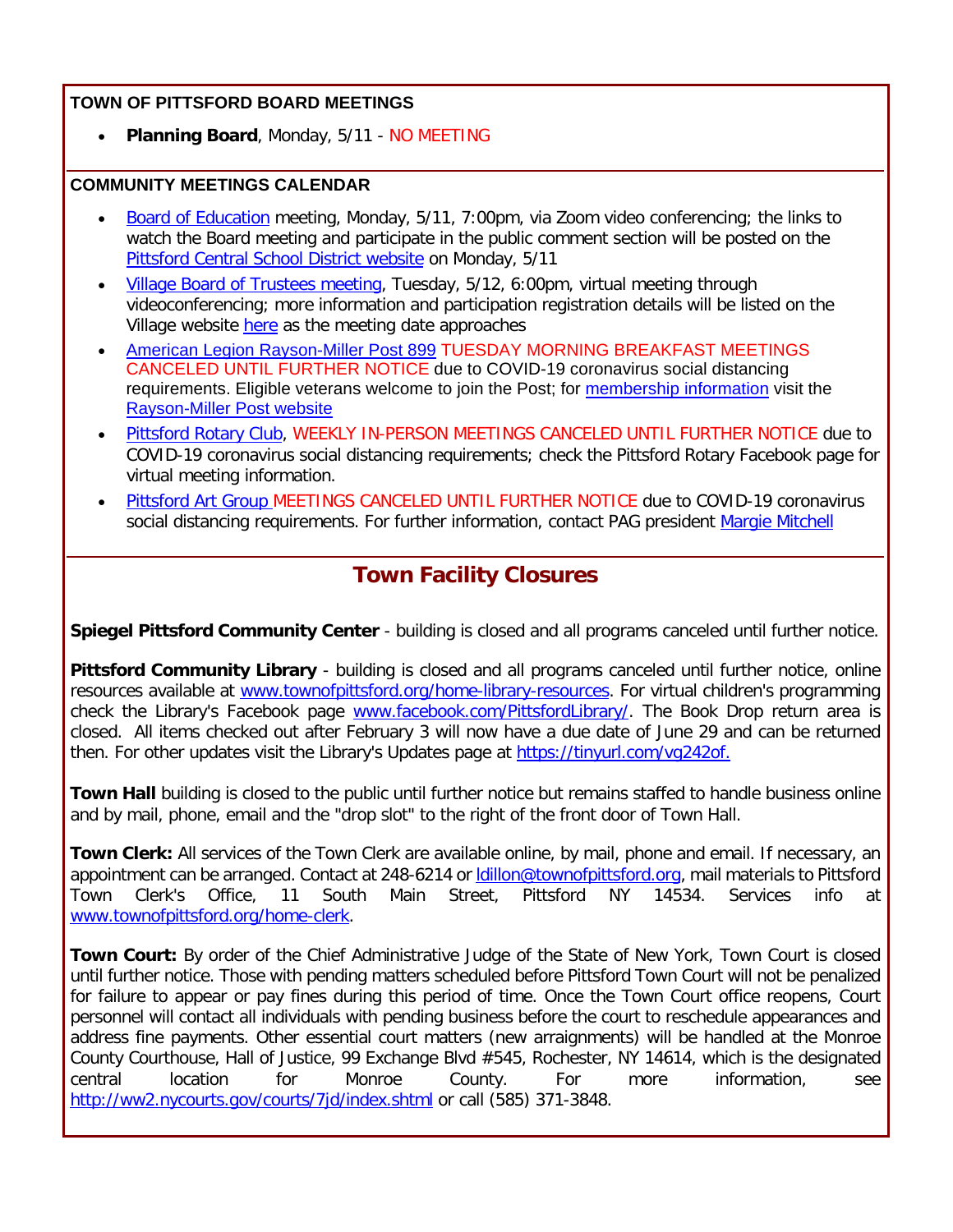**All Town Playgrounds:** are closed until further notice as it is not possible to keep equipment appropriately sanitized after every use.

**All Town Parks:** all athletic fields and courts are closed to all groups of any size; the trails remain accessible.

**Thornell Farm Park:** all fields and courts are closed; trails and walkways remain accessible.

**King's Bend Park Lodges and the Mile Post School:** are closed to the public until further notice, as these sites are being used as Public Works crew operation centers.

**Building Department:** All non-essential construction, other than emergency construction, is temporarily halted. Emergency construction includes a project necessary to protect the health and safety of a building's occupants, or construction needed to continue a project if leaving the project unfinished would be unsafe. Essential construction may continue and includes roads, bridges, transit facilities, utilities and health care facilities. Every essential and emergency non-essential construction site will observe social distancing procedures, including for purposes of elevator use, meals, entry and exit. Sites that cannot maintain distance and safety best practices must close. The State, in cooperation with local government, will enforce these regulations. Fines of up to \$10,000 per violation will be imposed. Construction work does not include a single worker, who is the sole employee/worker on a job site. For more information contact Town of Pittsford Building Inspector Mark Lenzi at [mlenzi@townofpittsford.org](mailto:mlenzi@townofpittsford.org?subject=COVID-19%20Construciton%20Information) or call the Town Building Department at 585-248-6265.

**Town Public Works** - Highway, Sewer and Parks Departments: All operations continue. Crews in these departments are following hygiene and social distancing protocols in light of the COVID-19 threat.

#### **Monroe County Services at Town facilities:**

The County has suspended until further notice Passport Services at Town Hall and Mobile DMV service at Pittsford Town Court. Per the NYS Department of Motor Vehicles, all driver licenses, learner permits, nondriver identification cards, vehicle registrations and vehicle inspections scheduled to expire on or after March 1, 2020 are extended until further notice and all temporary registration documents are valid until further notice. This extension does NOT apply to insurance coverage - motor vehicle liability insurance coverage must be maintained at all times during the extension period. Find updated information for Monroe County DMV here [https://www2.monroecounty.gov/clerk-COVID-19.](http://r20.rs6.net/tn.jsp?f=001mZ2IIZu3K3EXk5NzhhDaSWIoF1AX0go2a-W_l08JqQX5P4HnFsxJ-nkf6loq-8PhXXuCVoORmaLyYHPiUieGJNfo0KJMhEHd9bX65LnuSiv-UmyT9wAjh_biPLAqhrt9fK6PoM99MpcDZ6W_RfQ-4LJTKCCjVcLsO1Yxg_q4o3ASDwwL8_Z8DTTyZDVTP6nrtvHPUK9CjqDgxjQixwLPIhja0ks3r7OoA2s3sN5v8jn7Uplah9xQ-_jb-MbwyC43gTyAP4XP0DxdUWallTazNlt837zC_4mg49WwrZ-5ojJPugEYIM4yZA==&c=twTv6IoZKcDU5Iwr2PGu8MpaRUkh2EJ5zMff2seslHFtd2Juak69dw==&ch=Dlzk_R-1mOpOhdCl94LgTCBRvDV5R0h9nJAQBKvs7bA-cuAnWXUBqQ==)

Further information and updates can be found at [www.townofpittsford.org/covid-19info.](http://r20.rs6.net/tn.jsp?f=001mZ2IIZu3K3EXk5NzhhDaSWIoF1AX0go2a-W_l08JqQX5P4HnFsxJ-h83p4Wp8wFbqKCpVCOfAT8h0H52BzNzR4V_pUIEdrUuqKVo0vazA5-rUbQjEllW4yjlWKPnhEl6f21y0JF1AMoOAyFq-a17THVtYZMC5Je7IQbTRGUzTNC6CuWc_gPQDu0aJ5LrMJDR6REhsQ0_dUEw_IvPNjSaflLwVY9t2NnH4xXGqxMplSGYRyBBb5bqaD7uSwY7mDzh7OybvD0y_oUcn73dojGOW8S1M5ctoksbxH4uNgqwJsSx9kMXps-pqw==&c=twTv6IoZKcDU5Iwr2PGu8MpaRUkh2EJ5zMff2seslHFtd2Juak69dw==&ch=Dlzk_R-1mOpOhdCl94LgTCBRvDV5R0h9nJAQBKvs7bA-cuAnWXUBqQ==)

# **COVID-19 Coronavirus Information Links**

Further Town of Pittsford COVID-19 coronavirus information and updates can be found at [www.townofpittsford.org/covid-19info.](http://r20.rs6.net/tn.jsp?f=001mZ2IIZu3K3EXk5NzhhDaSWIoF1AX0go2a-W_l08JqQX5P4HnFsxJ-h83p4Wp8wFbqKCpVCOfAT8h0H52BzNzR4V_pUIEdrUuqKVo0vazA5-rUbQjEllW4yjlWKPnhEl6f21y0JF1AMoOAyFq-a17THVtYZMC5Je7IQbTRGUzTNC6CuWc_gPQDu0aJ5LrMJDR6REhsQ0_dUEw_IvPNjSaflLwVY9t2NnH4xXGqxMplSGYRyBBb5bqaD7uSwY7mDzh7OybvD0y_oUcn73dojGOW8S1M5ctoksbxH4uNgqwJsSx9kMXps-pqw==&c=twTv6IoZKcDU5Iwr2PGu8MpaRUkh2EJ5zMff2seslHFtd2Juak69dw==&ch=Dlzk_R-1mOpOhdCl94LgTCBRvDV5R0h9nJAQBKvs7bA-cuAnWXUBqQ==)

[Pittsford Central School District COVID-19 Coronavirus Updates](http://r20.rs6.net/tn.jsp?f=001mZ2IIZu3K3EXk5NzhhDaSWIoF1AX0go2a-W_l08JqQX5P4HnFsxJ-i7-uUvLWVfzhmKPkSX7paTLMiOqj2w4iDUnyQ-Qv_ztvIZSCOpBuqinyOp3rUHfgV5F1Wn2Wf16xKp2Wub0eH8HtUtb1PPI7l_oLg_xpd7VtBvuu0NaC80ZyWrEws9ZYrrwAsDrOEu_iuJqj-ybEYTI5rqneha6y3pvEwjifAJP7aBW0w_DNmMmm0xHgDEUGQzGDr3mSQVRuy-pZVsmr0qWXZXpOURoh1BfuNrghymg3Zhcl7mH_ekgpx37lKxbdNkQ4l0ACQ9H&c=twTv6IoZKcDU5Iwr2PGu8MpaRUkh2EJ5zMff2seslHFtd2Juak69dw==&ch=Dlzk_R-1mOpOhdCl94LgTCBRvDV5R0h9nJAQBKvs7bA-cuAnWXUBqQ==)

You can find information on COVID-19 coronavirus at the County Health Department's website: [https://www2.monroecounty.gov/health-index.php.](http://r20.rs6.net/tn.jsp?f=001mZ2IIZu3K3EXk5NzhhDaSWIoF1AX0go2a-W_l08JqQX5P4HnFsxJ-r8xWEBqHtCw7AEzD3mQ69qAidPVhOPUgderbTyaXMzQAUipprCcxDUb8wEkR1c4FDQa0RjPDiWZP0npKoD_G9hqfTM5KbMfXKdQiW8HnLEugV_9GF7aUkHGfwfbbccfvaNSmrS8cnD-lz4c3Q4P653zj7kQmEQrNsvMf3XJ2P_-YuwYrEs98JCyyaS1qrAjndZv6YiUjo_fAnNmKc8qemmFidf3RabXv0IXXtmKGUqTBPI8QnKDEA_7Ql8F02kD3NyNLEZt-Cc3&c=twTv6IoZKcDU5Iwr2PGu8MpaRUkh2EJ5zMff2seslHFtd2Juak69dw==&ch=Dlzk_R-1mOpOhdCl94LgTCBRvDV5R0h9nJAQBKvs7bA-cuAnWXUBqQ==)

Additional information about business closure requirements throughout Monroe County can be found on the Coutny's Website: [www.monroecounty.gov](http://r20.rs6.net/tn.jsp?f=001mZ2IIZu3K3EXk5NzhhDaSWIoF1AX0go2a-W_l08JqQX5P4HnFsxJ-kSvcYwoViKjKzKBooy3kFWWxuWvxXOZ0pSSwfvRjfsaKlADccX8l9lqaH1ILcqyVArNjST6KmTADgfevp7QKbzT2AKa7qraIRaP3ZImNIvgD-hO1e0kvmRMukfA1C7qKLU8wnXfjE9W42yRbXa_CX6f5lOmnfOy-OQeJfzAzzJ-nhjKbT6JXKuzegq8ek4doZplDUjpxX_T-owlLZbaGxi5HEx-e8_H_nhBm4n4cgFS&c=twTv6IoZKcDU5Iwr2PGu8MpaRUkh2EJ5zMff2seslHFtd2Juak69dw==&ch=Dlzk_R-1mOpOhdCl94LgTCBRvDV5R0h9nJAQBKvs7bA-cuAnWXUBqQ==)